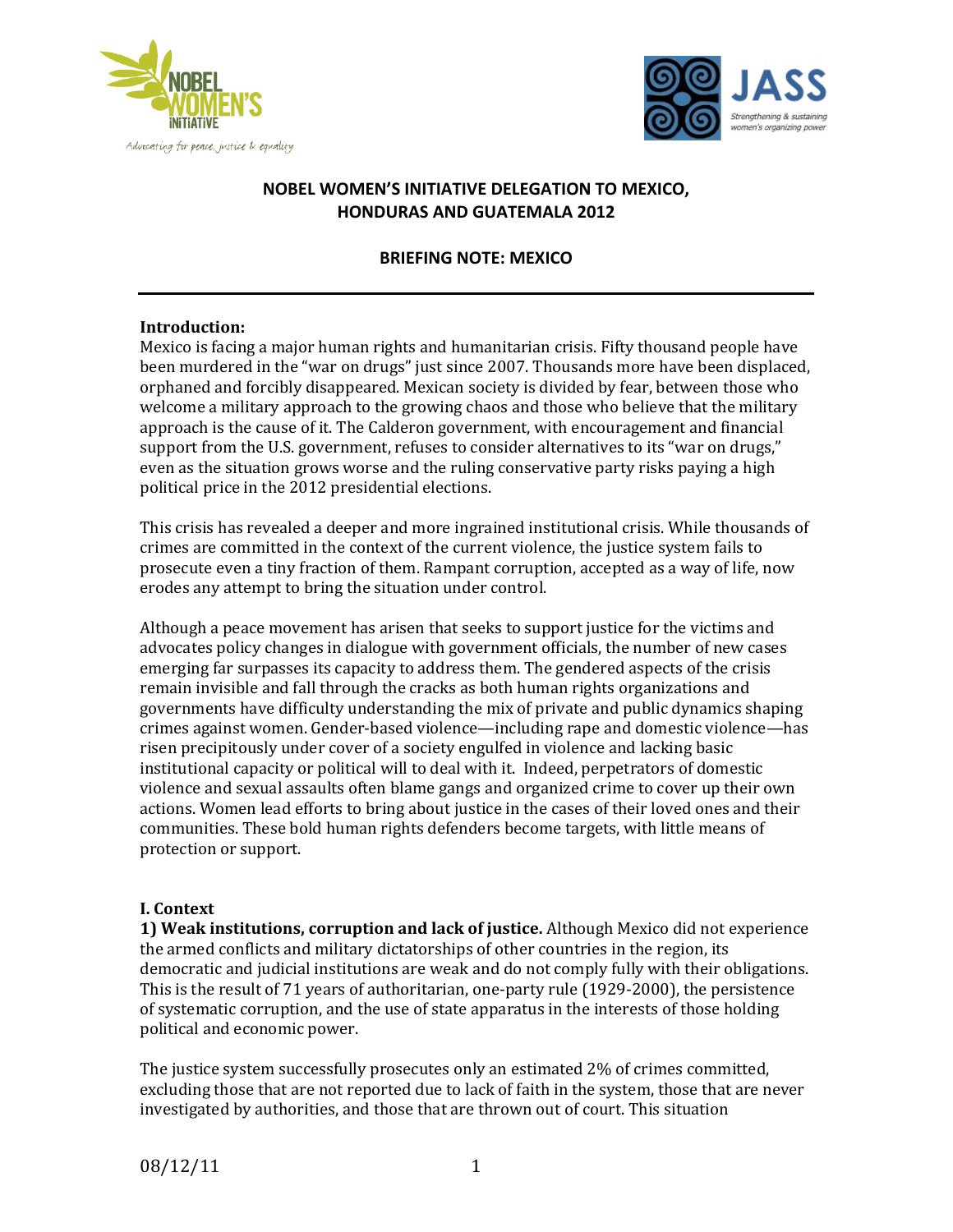encourages the continued commission of political crimes, crimes by cartels, violence against women and gender-based crimes, and common delinquency—without punishment, social or legal consequences, or transparency.

The system also routinely discriminates on the basis of sex, class, ethnicity and age (see below). Moreover, there is a severe shortage of resources to respond to violations of human rights, exacerbated by the extreme rise in complaints since the onset of the war on drugs.

**2) Femicides, human rights violations and "simulation."** An important precedent to the current crisis is the number of femicides in Ciudad Juarez, Chihuahua. First denounced in 1993, this case exemplifies gender-based violence since the murders of the young women share traits of extreme sexual violence and torture, and also reveals the lack of political will to investigate and resolve crimes against women in Mexico. In this case and others, the Mexican government has developed a response of carrying out formal and much-publicized actions to address the human rights problem without making any real changes or progress. Defenders call this tactic "simulation." Thus, despite recent constitutional reforms on human rights and the fact that Mexico has ratified most international conventions, the enforcement of the law is totally inadequate due to the lack of real commitment and corruption at federal, state and local government levels.

**3)** General violence and gender-based violence as part of the "war on drugs." The "war on drugs," launched in December of 2006 by President Felipe Calderon and supported by the U.S. government, led to the deployment of some 45,000 troops throughout Mexico and a dramatic increase in violence. More than 50,000 people have been killed and thousands more disappeared, displaced and orphaned. Complaints of human rights violations involving security forces have risen at least sixfold. Militarization has brought new threats and additional risks to women human rights defenders, especially in indigenous regions, along the northern border and in other zones of intense conflict. Cases of rape, abuse and murder attributed to the armed forces have risen, along with similar crimes attributed to the drug cartels.

### **II. The Current Crisis for Women Human Rights Defenders in Mexico**

Mexican women human rights defenders confront threats and graves risks in carrying out their work while trying to assure their own personal safety. Government officials and security forces are often those responsible for the threats, along with conservative groups, hostile media, and criminal organizations. The challenges for the protection of defenders are to guarantee their immediate security through their own social and civil networks, since it is not possible to trust the government to do it. At the same time, to bolster the democratic state and rule of law they continue to demands that the government fulfill its obligations to assure the safety of human rights workers.

There are **three** main aspects that characterize the current human rights crisis: **1) Lack of justice.** Human rights violations and threats to human rights defenders are often not even investigated properly. There are seldom sanctions, reparations for damages, or programs of prevention. This makes it possible for organized crime or individuals to become more violent against women and women defenders, in collusion with the authorities. To carry out the defense of human rights safely, it is urgent to end the impunity that causes the chain of violence against rights defenders, which often extends even to their own families.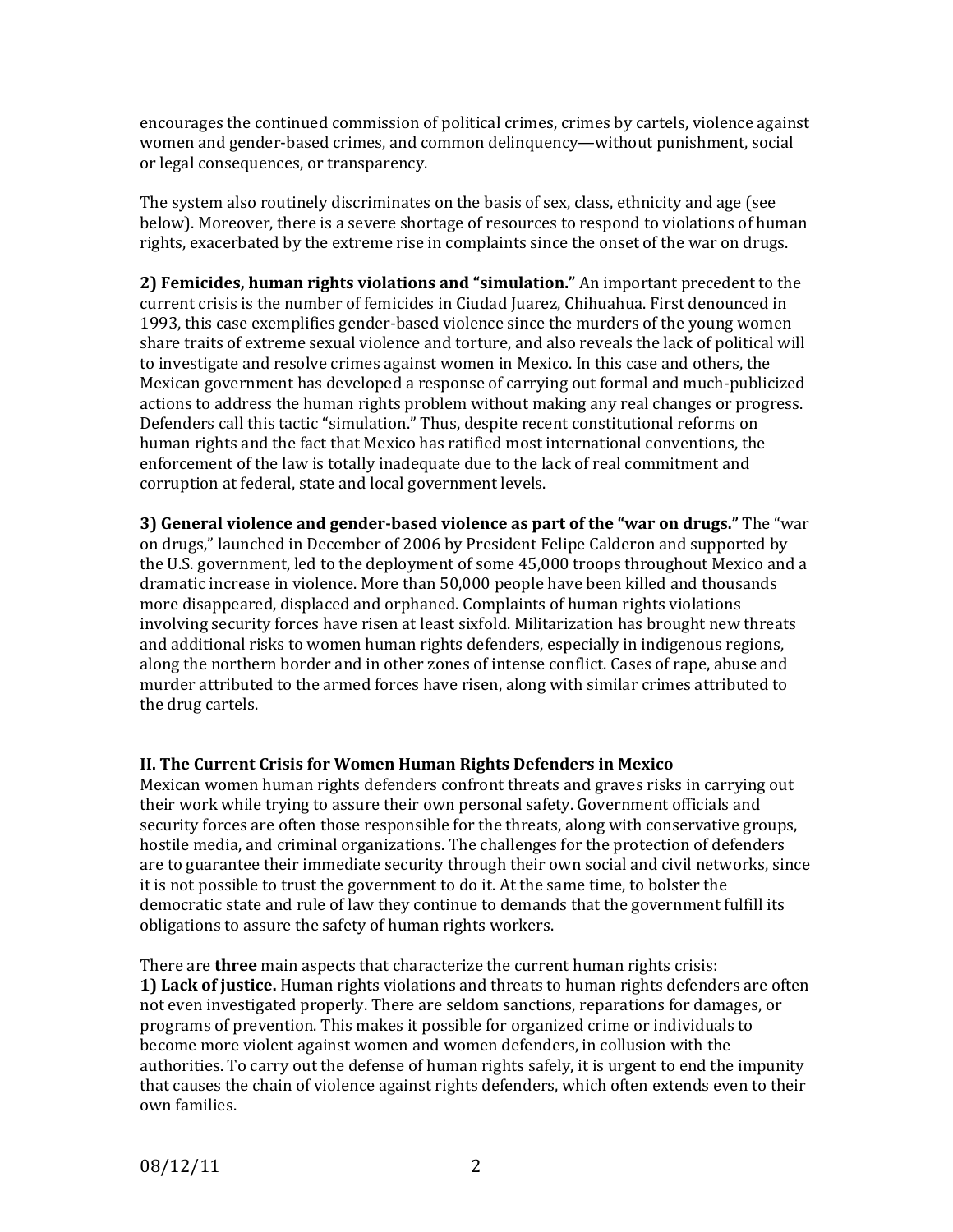In alarming contrast to the lack of effective legal proceedings in cases of human rights violations and attacks on human rights defenders, there has been an increase in the use of the justice system to criminalize social protest and the work of many defenders, in an effort to repress their activity.

**2) Culture of discrimination against women.** The Interamerican Human Rights Court has issued sentences against Mexico affirming that the Mexican government and its officials maintain a culture of discrimination against women which propitiates violence against women. This discrimination is intensified against indigenous, young, migrant, poor and lesbian women and women who demand justice. There are also more attacks on defenders who fight for women's reproductive and sexual rights. Conservative political and religious groups attack women defenders who promote the right to choose and who defend women in jail for aborting as well as those who defend sexual diversity. Discrimination exists not only in the laws and rules, but also in the practices of government officials that result in unequal access to justice and the preservation of a misogynist culture.

This aspect is important since the majority of those who seek justice are searching for loved ones, and many of those who denounce violations of human rights are women. Mothers, wives, and daughters seeking justice for family members are emerging as the new group of women defenders.

**3) Lack of real and effective public policy and defense from the Mexican state.** Given the military presence in many parts of the country and the absence of the state in others, government actions carried out in defense of human rights tend to be isolated. There is a serious lack of coordination between the three levels of government or between different offices, agencies and branches of government. Citizens do not know their rights or how the institutions set up to guarantee them work. Worse, there is a campaign to link the work of human rights defenders with criminals. The few guarantees offered by the government to defend rights, such as precautionary measures, are useless in practice since there is no budget to implement them and they are not coordinated among the institutions charged with applying them.

### **III. Exemplary Cases**

**1) Josefina Reyes**: Grassroots leader in the Valle de Juárez, Chihuahua who worked for peace and denounced violations of human rights by the armed forces sent into the region as part of the drug war. Reyes was assassinated Jan. 3, 2010. Following her murder, her family has suffered threats, attacks and the assassinations of her brother Rubén Reyes (murdered prior to Josefina's death); and brother, sister and sister-in-law María Magdalena Reyes, Elías Reyes y Luisa Ornelas (murdered in Feb. 2011).

**2) Marisela Escobedo:** In Aug. 2008, Rubi Frayre, daughter of Marisela Escobedo, disappeared. Her remains were found as a result of a search by the family that led to the culprit, Rubi's former boyfriend, Sergio Barraza, who confessed to the crime. Incredibly, three state judges let Barraza go free. As a result of Marisela's protests and public outcry, Barraza was later sentenced for the crime but had already fled. Marisela continued to demand justice and on Dec. 16, 2010 she was shot and killed as she protested outside the State Capitol. The crime has not been solved.